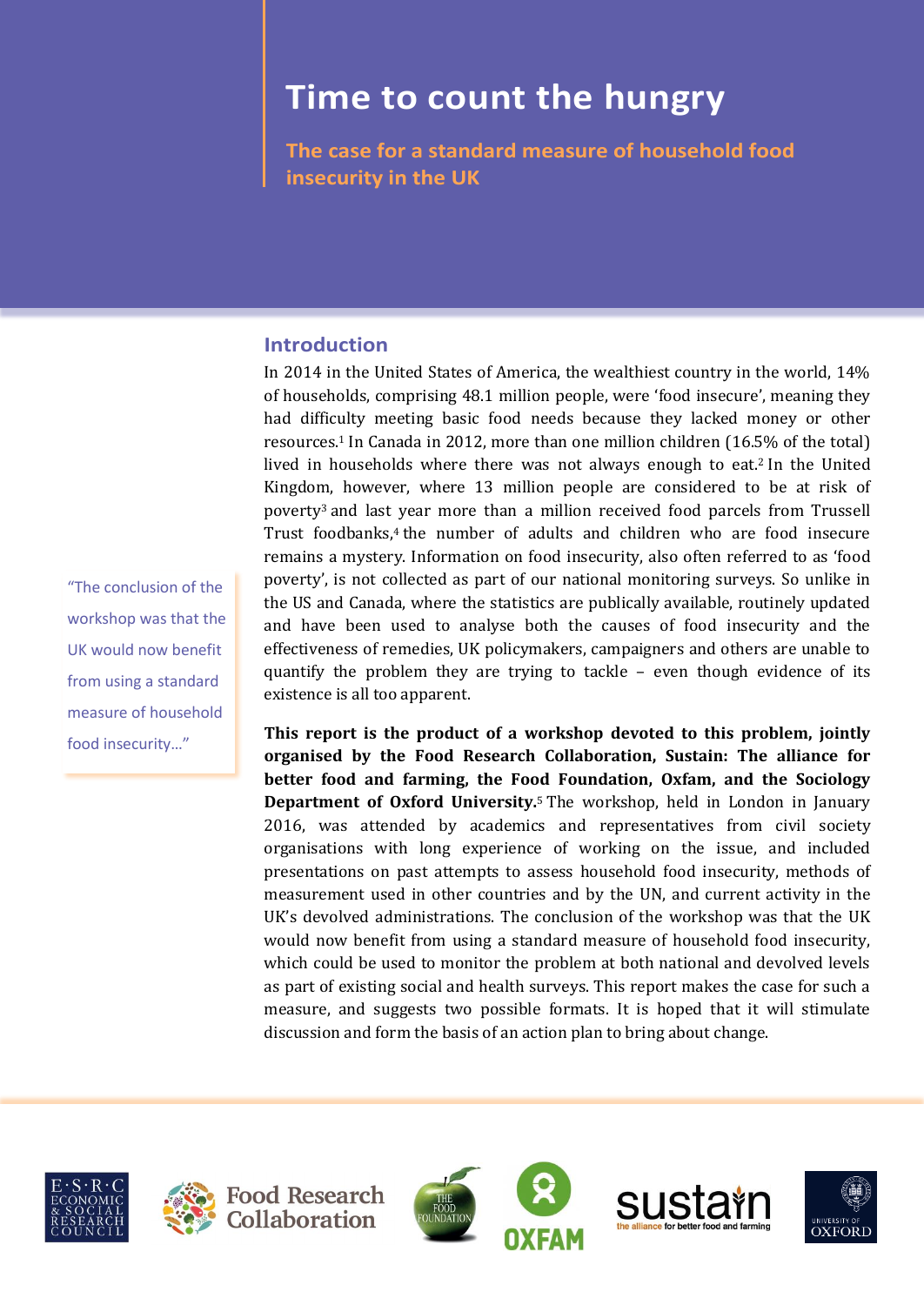## **The experience of hunger in the UK**

As the workshop heard, it is sometimes argued that in a country like the UK, with a well-established welfare system, there is no need for people to go hungry. If they do, it must be a result of their own incompetence or irresponsibility. But there is persistent evidence that people have to skimp or skip meals, or systematically underfeed themselves, because they lack money to buy food.<sup>6</sup> This may be because their wages are low, or their benefits do not cover their living costs, or (a common reason) because a sudden interruption in their benefit payments, such as an error or sanction, tips them into crisis. In these situations, food may be the 'flexible' item in the budget – the thing that can be cut when housing, fuel or debt repayments cannot be postponed.<sup>78</sup>

Much of the research that describes these situations is 'qualitative': it collects firsthand accounts to convey the experience of living in or on the edge of food insecurity. Interviewees describe always choosing the cheapest options, avoiding fresh foods that may go off before they are eaten, visiting multiple shops to find bargains, or, in the case of parents, going without so children can eat.<sup>9</sup> The resulting diets can be monotonous and nutritionally impoverished.<sup>10</sup> Term-times, when children have free lunch and possibly also breakfast at school, are easier than holidays, when extra food money has to be found.<sup>11</sup> Research has also shown that poorer people, who already spend a higher proportion of their income on food than people who are better off, may face additional difficulties in obtaining a nourishing diet at affordable prices.<sup>12</sup> Poorer people may lack the fare (or car) to reach larger stores, while the shops in their areas may have limited variety and charge higher prices. Healthier options such as wholemeal bread or fresh meat and fruit may be more expensive than processed alternatives. <sup>13</sup> Interviewees also describe the anxiety that arises from living in food poverty for extended periods.<sup>14</sup> It is therefore difficult to quantify the number of people in the UK living with these experiences. As a consequence policy is not able to respond and adapt to the needs of people facing food poverty and related problems.

The recent, widely publicized proliferation of food banks is often taken to illustrate a growing prevalence of hunger. Here again, there is no systematically collected data. The largest operator, the Trussell Trust, now runs more than 400 foodbanks, opening 95 new ones in 2014, compared with an average of 12 a year between 2003 and 2008.<sup>15</sup> Alongside these are unknown numbers of foodbanks (or other emergency food sources) run by other organisations. It would unquestionably be useful to know more about the numbers, users and reasons for use in this picture. However, the use of foodbanks and other forms of food aid cannot be taken as an accurate measurement of food insecurity. Charitable provision, which is voluntary, is not evenly spread around the country, so not all those in food insecure households will be near a foodbank or other provider, and even those who are may not know about them. Moreover, research shows that people in food poverty often either do not consider themselves eligible for food charity or avoid using it because they see it as stigmatizing.16,17,18 In Canada, food insecurity data has shown that only around a fifth of those in food poverty resort to foodbanks.<sup>19</sup>

"There is persistent evidence that people have to skimp or skip meals, or systematically underfeed themselves, because they lack money to buy food"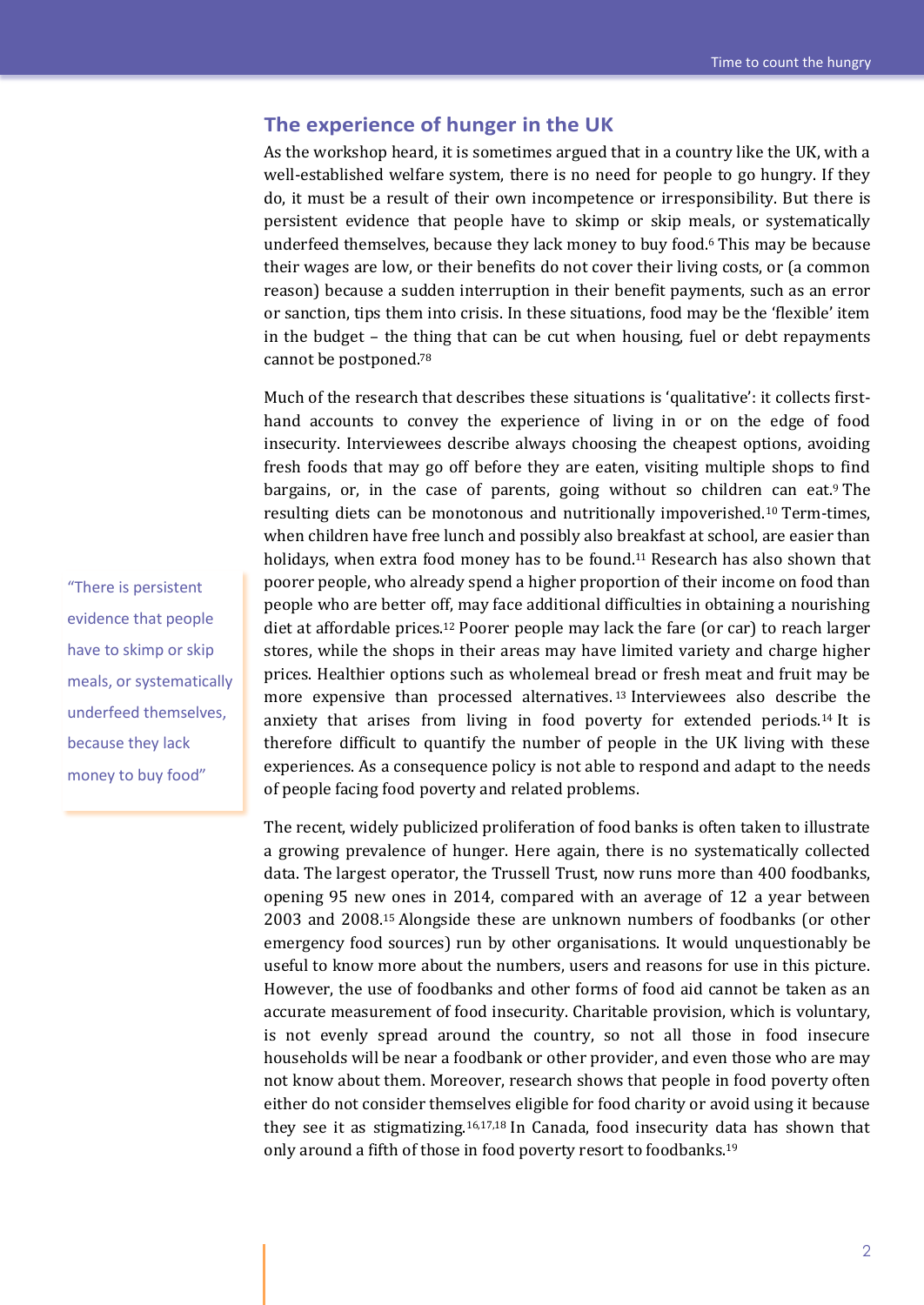## **Struggles to fill the data gap**

There is a long history of efforts to provide quantitative data. One of the earliest was the study of York conducted by the social reformer Seebohm Rowntree at the end of the 19th century. Rowntree worked out the cost of an extremely meagre diet, and used it to assess whether the people he surveyed were living below the 'poverty line'. Subsequent researchers have developed the idea of a 'minimum income', using consultative methods to find out what people consider to be the bare essentials of a decent life (a 'consensual budget standard') and then estimated a realistic income to cover them. Others have calculated the nutritional requirements for healthy living and costed diets that provide adequate nutrition.<sup>20</sup>

More recently, researchers have made use of information gleaned from a range of formal and informal surveys. For example, data from the English Longitudinal Study of Aging (ELSA) suggests that food insecurity is a growing problem in people aged 50 and older. A representative survey conducted by Ipsos-MORI in London in 2013 reported that 42% of parents were cutting back on the amount of food they bought or the amount they spent on food and 8% reported that at some point in the previous year their children had had to skip meals because they could not afford to buy food.<sup>21</sup> Research by parenting website Netmums and the Trussell Trust in 2014 revealed that 56% of working families had switched to buying cheaper, lower quality food, and 20% of parents had chosen between paying bills and buying food in the last 12 months. In a similar survey, half of school staff surveyed in London in 2012 said some pupils did not eat breakfast because their families could not afford it and 61% reported giving food to pupils at their own expense.<sup>22</sup> This patchwork of information is revealing, but it does not provide nationally representative data or reflect international best practice in measurement.

The only UK survey that has sought nationwide data on the prevalence of food insecurity was the 2003-2005 Low Income Diet and Nutrition Survey (LIDNS), commissioned by the Food Standards Agency. Among other things, the study aimed to measure the extent of food insecurity in the most deprived 15% of the population. It found that within this segment, in the previous year, around 30% had experienced some constraint on food buying because of lack of money or other resources, around 39% regularly worried about running out of money for food, and around 20% said they reduced or skipped eating because of lack of money for food.<sup>23</sup> Unfortunately, and contrary to intention, the LIDNS has not been repeated.

#### **Progress in the devolved nations**

The devolved governments of Scotland, Wales and Northern Ireland have all made efforts to compile information on food insecurity, using a range of methods. Scotland has collated some data on household food insecurity as part of its public health agenda, drawing on various survey instruments. Northern Ireland has collected data via the Health Survey, the Living Costs and Food Survey and the Poverty and Social Exclusion Survey. There has also been research on food deserts, and efforts to construct household food baskets using consensual budget standards methodology. These activities have provided insight into the extent of food insecurity in Northern Ireland. For example, the 2014/15 Health Survey found that

"Scotland, Wales and Northern Ireland have all made efforts to compile information on food insecurity, using a range of methods"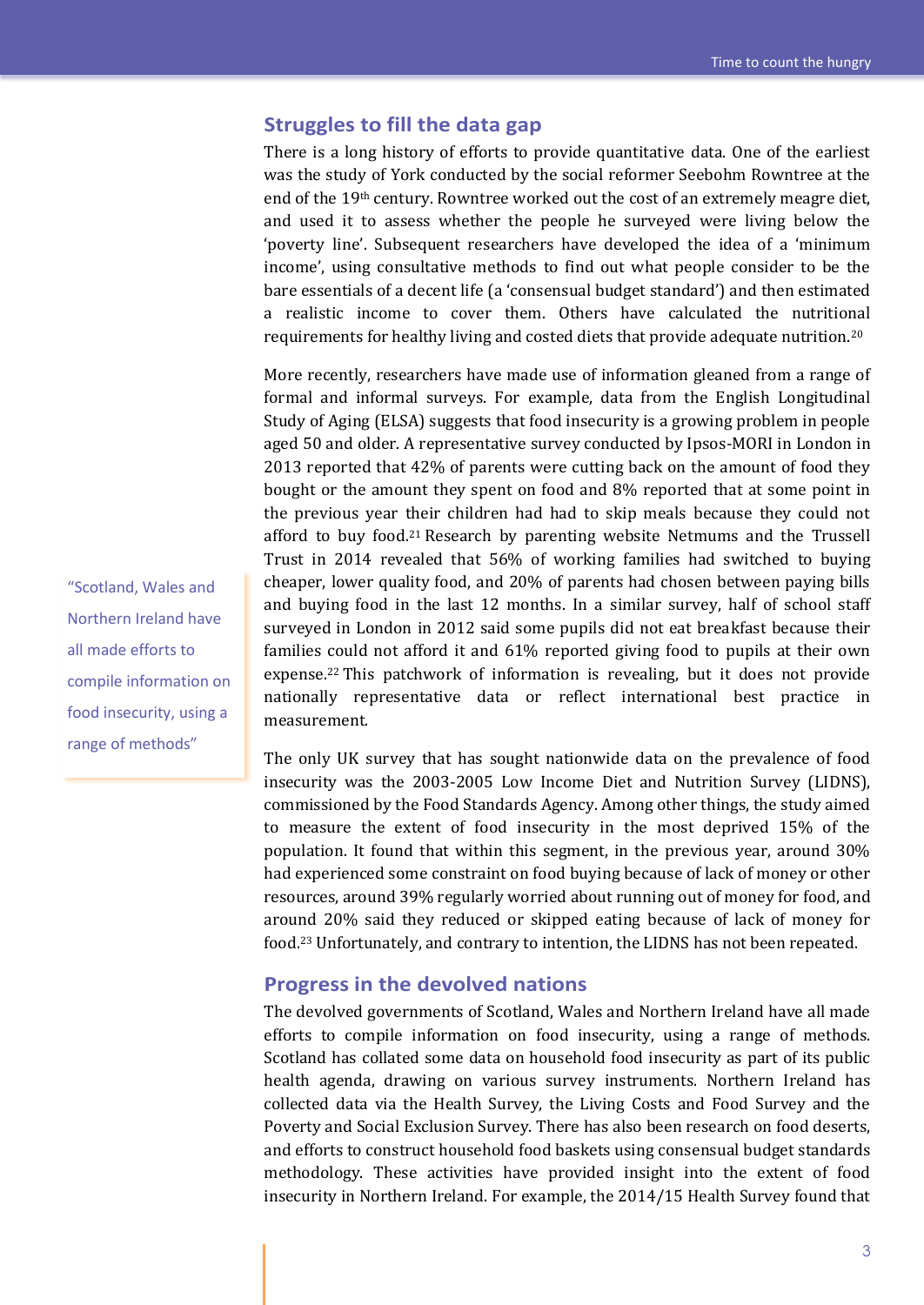4% of households reported that there had been at least one day when they had not eaten a substantial meal in the preceding fortnight due to a lack of money, and 1% stated that they had cut the size of a child's meal because they did not have enough money for food.

Wales has identified food poverty as a policy theme, and has used data for Wales from the UK Family Resources Survey to estimate that around 14% (or 1 in 7) of the Welsh population could not afford a meal with meat, chicken, fish or vegetarian equivalent at least every second day.

Northern Ireland and Wales have voluntarily added additional food insecurity monitoring questions to the European Union's Survey on Incomes and Living Conditions module (EU-SILC). The EU-SILC is a large-scale survey that collects information on income, poverty, social exclusion and living conditions across Europe. Data from the EU-SILC are used for monitoring poverty and social inclusion in the EU. The standard module, which has been implemented annually in the UK since 2005, measures whether a person has a meal with meat, chicken or fish every second day.

Northern Ireland's questions covered:

- Whether a person has fruit & vegetables every day;
- Whether a person has a meal with meat, chicken or fish every second day;
- Whether a person has a 'roast dinner' once a week;
- Whether a household can afford to have family or friends around for a drink/meal once a month.

These are taken to provide an indication of individual or household food insecurity. However, they do not explicitly capture households reporting not having enough food to eat due to lack of money, and the lack of any timescale makes it impossible to know whether households are only referring to their current living situation. They also contain some assumptions about diet that might not be relevant or culturally appropriate to all sections of UK society (Wales dropped the question referring to a 'roast dinner' for this reason.)

The information collected in the devolved nations, though useful, is patched together from a range of sources, making it time-consuming to collate and hard to compare over time or between the different areas of the UK.

#### **To measure or not to measure**

There are arguments against developing a standard measure. One is that it is a distraction: given that we know there is a problem, all available resources should be targeted at solving it, rather than trying to find out more about it. Another is the recognition that despite widespread aspirations for 'evidence-based' policy, the production of evidence, in the form of quantitative data, does not inevitably lead to policy solutions. Some workers in the field argue that food poverty is just one facet of the much wider problem of poverty, and efforts should focus on understanding (and measuring) that issue in its totality. Others argue that focusing on an extreme measure of poverty such as severe food insecurity may in fact create space for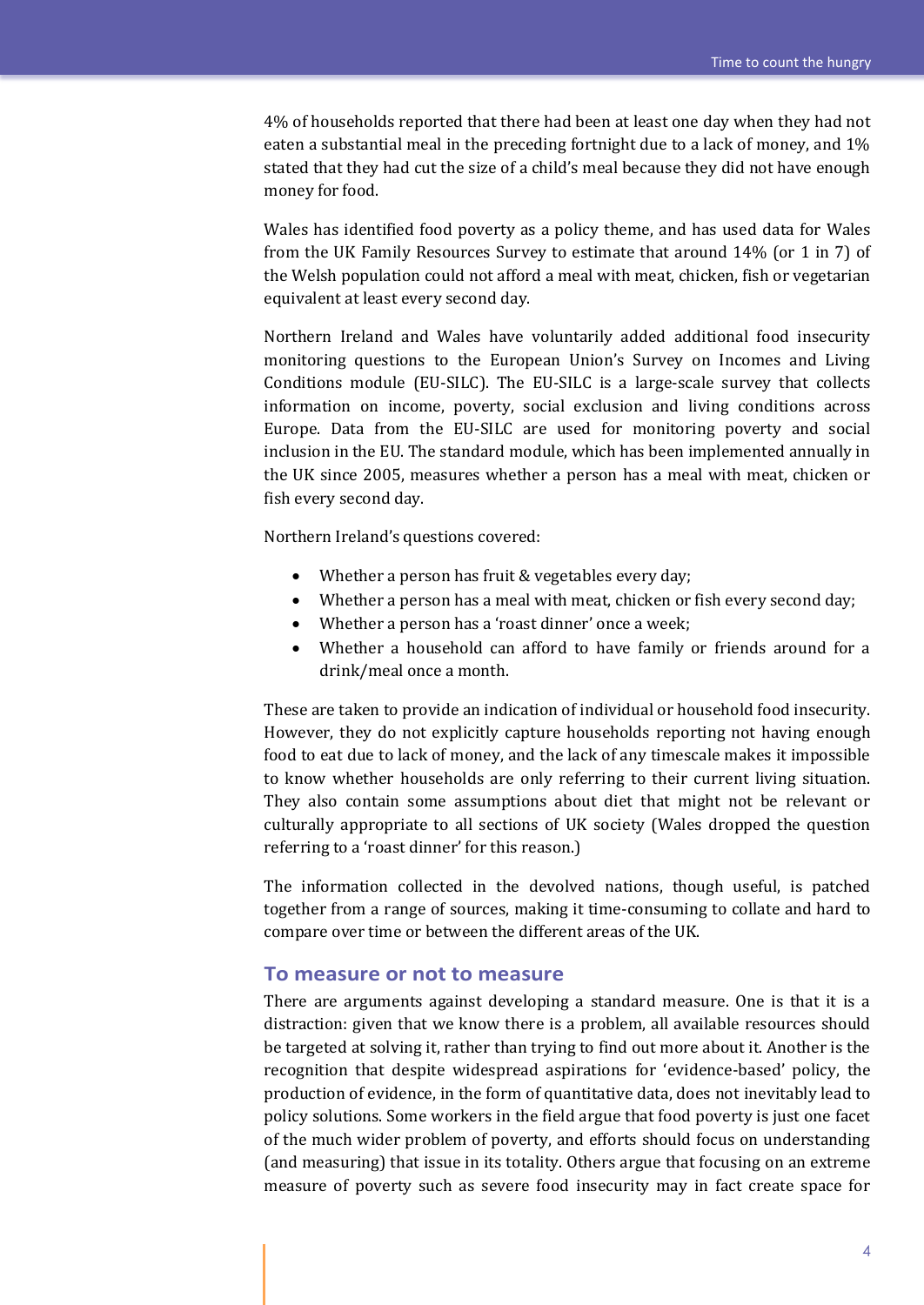policy makers to lower the bar for what is considered to be poverty. Measurement also raises practical problems (adding a question to national surveys has a cost, and public budgets are contracting) and technical ones (could questions be devised to elicit information on the important social and psychological dimensions of food insecurity, as well as numeric data about its prevalence?). Finally, there is a concern that identifying food insecurity as a narrowly food-based issue will encourage food-based solutions (such as food charity) and allow underlying structural and social factors (such as low income levels or inadequate social security provision) to be sidestepped. In other words, it could transfer to the private and charitable spheres a problem that is properly the responsibility of the state.

While acknowledging the wisdom of these views, the strong consensus at the workshop was that they are outweighed by the arguments that policymaking, campaigning and research would all be aided by the production of standard, comparable, quantitative data on the prevalence, severity and distribution of food insecurity in the UK. It is no longer necessary to argue about what food poverty or food insecurity means – there is strong consensus around some version of the definition used at the beginning of this report, which highlights both insufficient and insecure access to food due to resource constraint.

Quantitative data collected using a standard measure would allow the issue to be looked at systematically, would allow changes to be monitored over time and would show the impacts of policy interventions. Apart from providing information on the scale of problem, the types of quantitative survey used elsewhere produce fine-grained data on the degree of food insecurity experienced, on the distribution by region or population segment, and on triggers or associations with specific risk factors – all highly relevant to policy development. Practitioners with experience of measuring food poverty argue that it not only highlights aspects of the issue that may otherwise remain invisible (because they have not been problematised or investigated), but also provides a uniquely sensitive measure of material deprivation.

In several other countries, and within the UN, the need for measurement is now beyond argument. Surveying has become routine, and is felt to have proved its worth. In Canada, where regular monitoring of food insecurity began in 2005, the data have provided a rich picture of subgroups which are vulnerable to food insecurity in the population and the extent of regional variation across the country.<sup>24</sup> Research investigating policy impacts on the problem has shown that interventions addressing income and poverty are associated with declining risk of food insecurity among those targeted.25,26 The profound consequences of food insecurity have also been charted. Mapping the data onto health outcomes has shown that food insecurity correlates strongly not just with poorer nutritional intakes and the diseases already associated with poor diet (such as obesity and diabetes), but also with a wider range of chronic illnesses – most notably, 50% of women in highly food insecure households had suffered from anxiety or mental health disorders.27,28 A recent study in the Province of Ontario showed that severity of food insecurity is also associated with rising healthcare costs, which are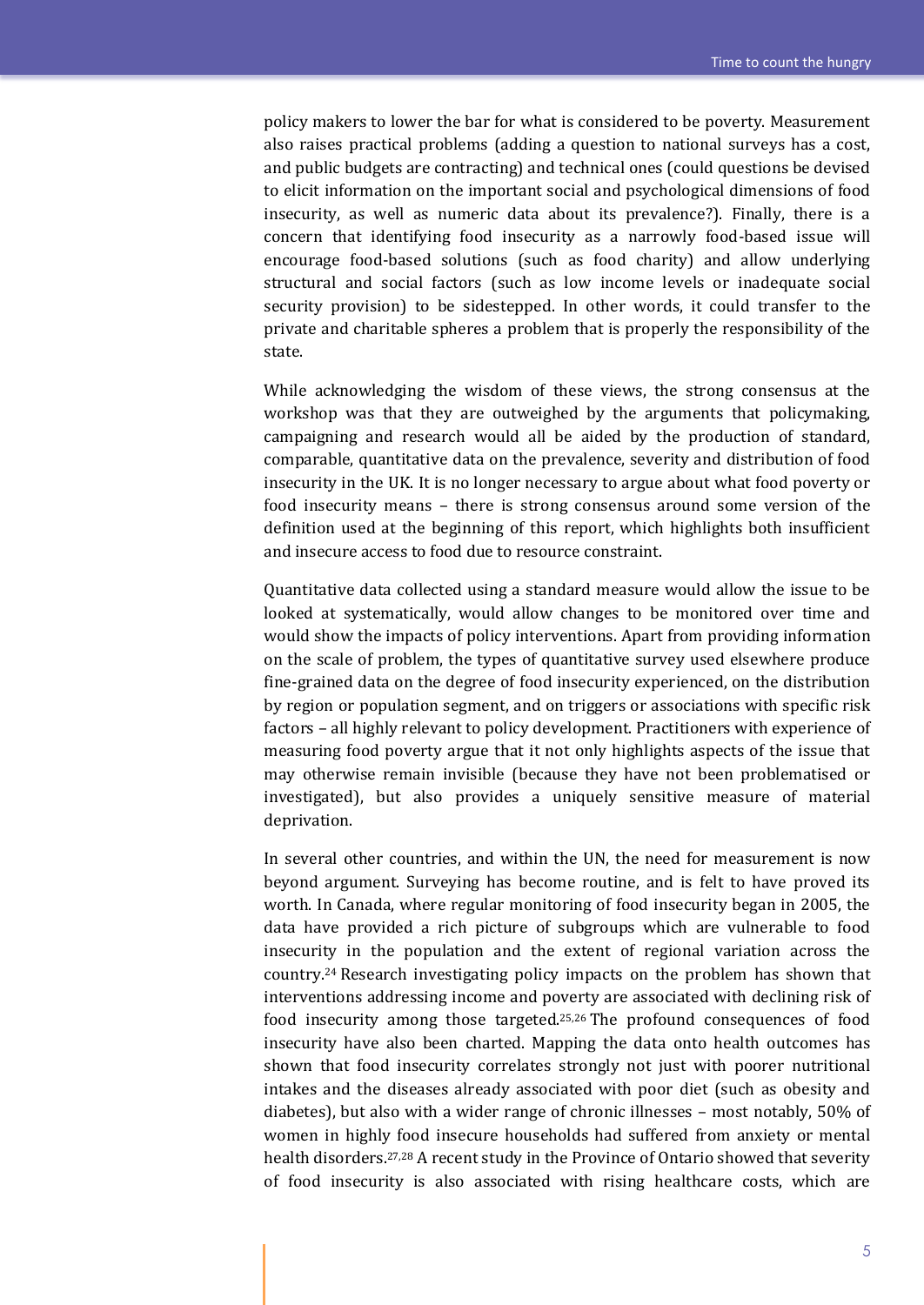publically funded. Those living in most severe food insecurity have costs that are nearly 2.5 times higher than those who are food secure.<sup>29</sup>

#### **Different ways of measuring**

The most direct way to measure and monitor food insecurity is to include a set of questions on the topic in a survey that is routinely administered to a large enough sample of the population to provide reliable results. Following on from the workshop, we argue that the UK should adopt one of the following two wellresearched and robust measurements for food insecurity.

#### **United Nations Food Insecurity Experience Scale (FIES)**

The Food Insecurity Experience Scale (FIES) was developed by the Food and Agriculture Organization of the United Nations. The FIES has emerged from past use of 'experience-based food security scales', and is based on the US Household Food Security Survey module. The US measure was itself the product of extensive research by the United States Department of Agriculture throughout the 1990s. It has been used to measure and monitor household food insecurity in the US since 1995 and was also adopted by Canada, where it first appeared in a national survey in 2004 (see below). Variations of it have been used in several South and Central American countries. For the FIES, eight questions are used, relating to the qualitative and quantitative manifestations of food insecurity. Respondents are asked whether, during the past 12 months:

- You were worried you would run out of food because of a lack of money or other resources?
- You were unable to eat healthy and nutritious food because of a lack of money or other resources?
- You ate only a few kinds of foods because of a lack of money or other resources?
- You had to skip a meal because there was not enough money or other resources to get food?
- You ate less than you thought you should because of a lack of money or other resources?
- Your household ran out of food because of a lack of money or other resources?
- You were hungry but did not eat because there was not enough money or other resources for food?
- You went without eating for a whole day because of a lack of money or other resources?

The answers are used to place respondents on a scale from mild ('experiencing anxiety about ability to procure adequate food') to severe ('experiencing hunger'). The FIES thus provides information about the degree of severity of food insecurity and accordingly, how prevalent these levels of severity are in the population. When incorporated into large-scale, representative surveys, food insecurity can be examined across gender, age and other individual traits, and subgroups in the population which are particularly vulnerable can be identified. However, the FIES omits an element in the US and Canadian model relating to children's experience of food poverty.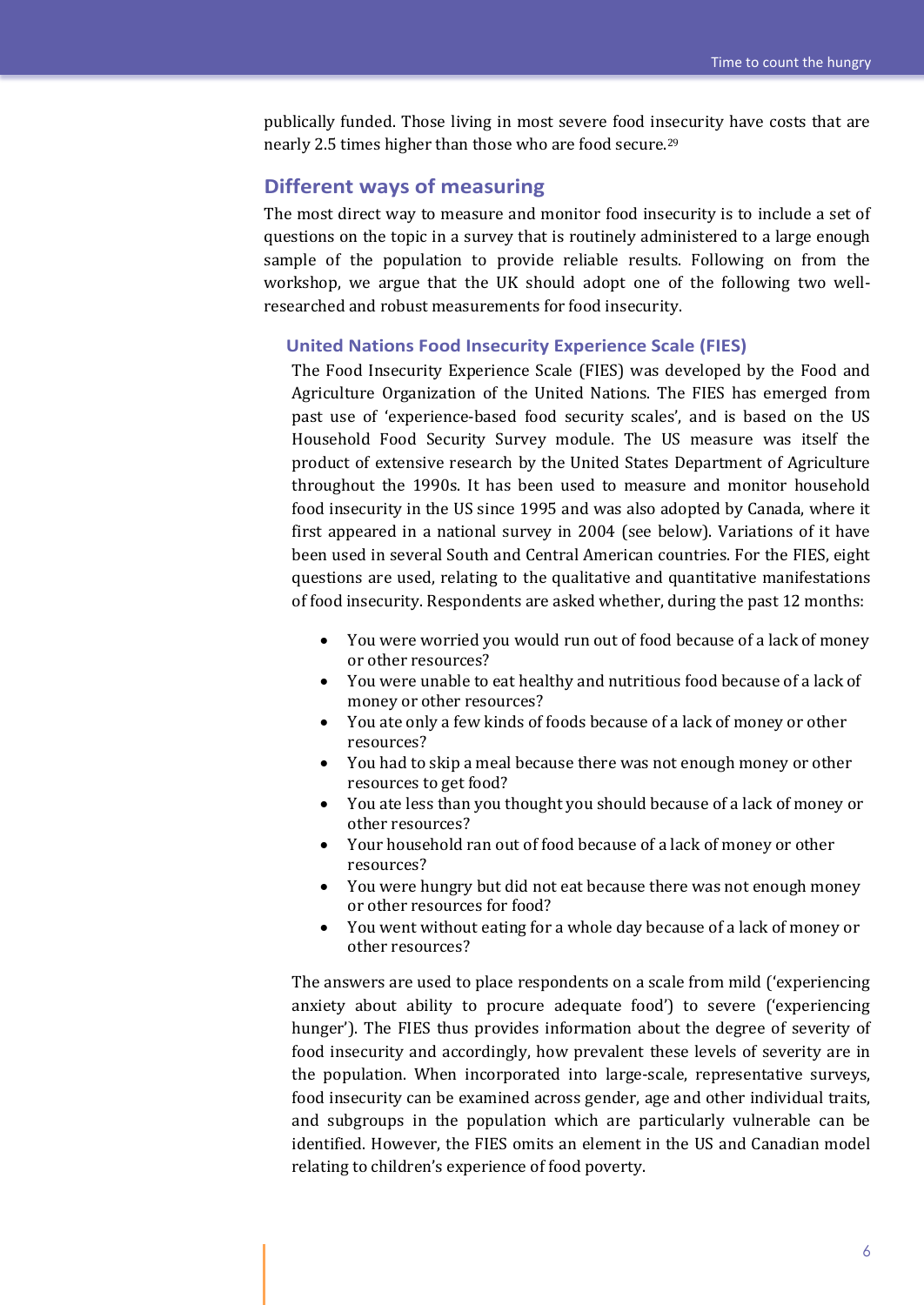#### **Canadian Household Food Security Survey Module**

The Canadian Household Food Security Survey Module (HFSSM) forms part of the biennial Canadian Community Health Survey, and has been used regularly by most provinces since 2005. It asks 18 questions about situations where food experience was limited by not having enough money to buy food. Unlike the FIES, it differentiates between adults' and children's experiences. Questions cover:

- Worrying about not having enough food;
- Reliance on low-cost foods;
- Not being able to afford balanced meals;
- Adults/children skipping meals;
- Adults/children cutting size of meals;
- Adults/children not having enough to eat;
- Adults losing weight:
- Adults/children not eating for whole day.

The module enables the use of 'skip' patterns, where if a question is answered negatively, a subset of related questions does not need to be asked, which means that many respondents do not have to answer all the questions. This is important in large national surveys, where time is limited. In practice, the module has been found to take 1-4 minutes to complete.

Both the FIES and the Canadian HFSSM demonstrate that well-designed questions administered as part of large surveys can provide robust and finegrained data on the prevalence, distribution and degree of food insecurity.

## **Next steps**

This report has shown that there is abundant qualitative evidence about the experience of food insecurity in the UK, and a patchwork of complementary quantitative data. The quantitative data are culled from various sources, are not consistent or readily comparable, and do not reflect international best practice. They do not meet the requirement for 'hard' evidence that many policy makers and campaigners say is necessary to lever policy change. The use of surveys in countries comparable to the UK in wealth and development has shown the feasibility and value of measurement. In this landscape, there is now a strong case for regular, standard measurement and monitoring of food insecurity in the UK.

The next step is to discuss this proposal in more detail with the devolved administrations, to agree on a set of questions suitable for use in the UK, and to investigate how (and at what cost) the proposed set of questions could most effectively be included in UK-wide or devolved-level surveys. As part of its obligations under the Sustainable Development Goals, agreed in 2016, the UK will shortly have to begin collecting data on national food insecurity. This presents an opportunity to introduce a robust measurement, along the lines described here, which would assist all those whose ambition is to end food insecurity in the UK.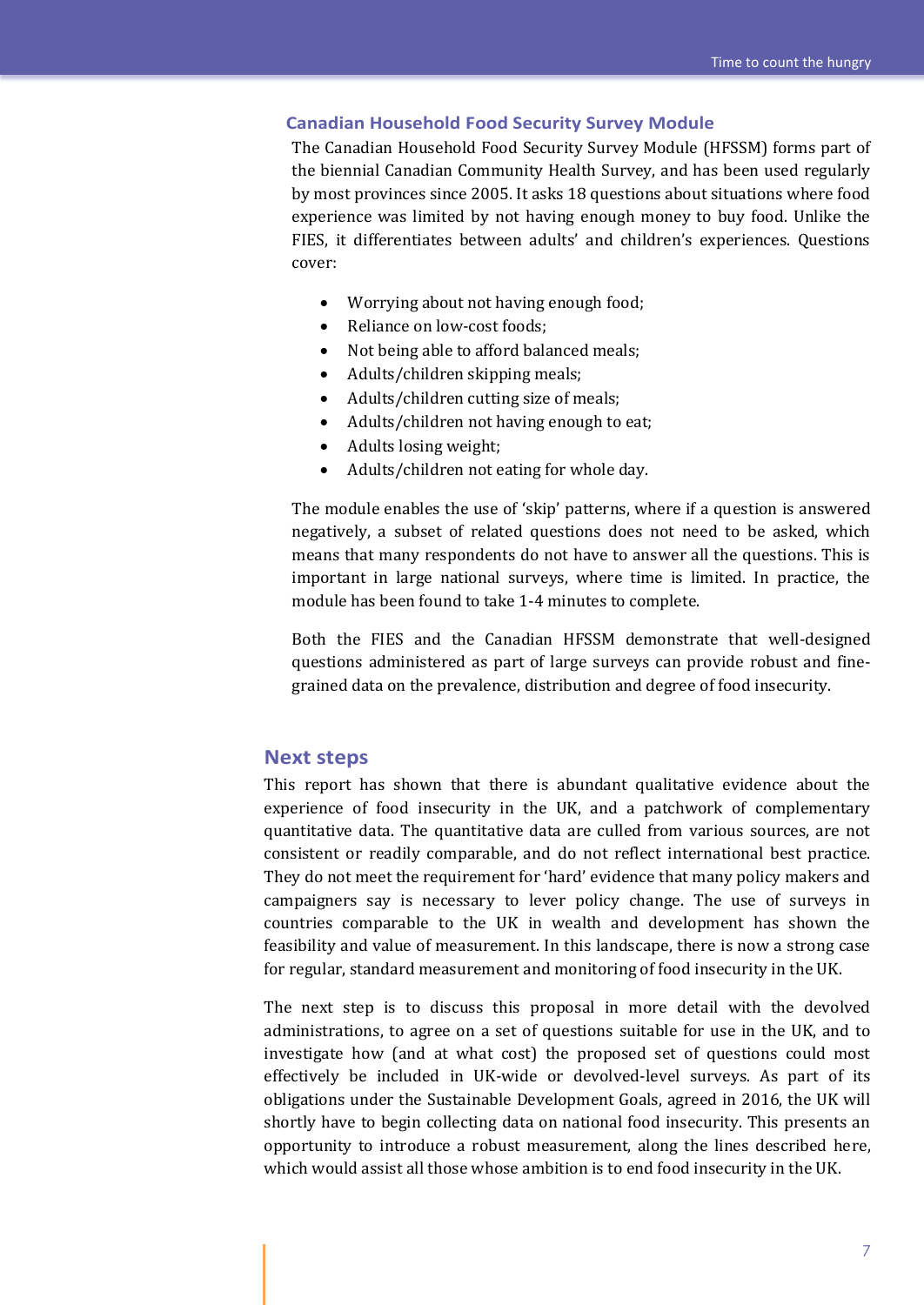## **Acknowledgements**

 $\overline{a}$ 

Thanks to Lindy Sharpe for writing this report.

The report and workshop were supported by the emerging UK Food Poverty Alliance, which includes Child Poverty Action Group; Church Action on Poverty; Fabian Commission on Food and Poverty; FareShare; Food Ethics Council; Food Matters; Food Foundation; Food Up Front; Magic Breakfast; Nourish Scotland; Oxfam; Sustain and the Trussell Trust.

The following people attended the workshop: Mary Atkinson (Food Research Collaboration), Lorna Aucott (University of Aberdeen), Terri Ballard (FAO), Kate Cooper (Birmingham Food Council), Helen Crawley (First Steps Nutrition Trust), Greta Defeyter (Northumbria University), Flora Douglas (University of Aberdeen), Elizabeth Dowler (University of Warwick), Andrew Forsey (Office of Frank Field MP), Sinead Furey (Ulster University), Elisabeth Garratt (Centre for Social Investigation, Nuffield College), Moussa Haddad (Child Poverty Action Group), Laura Hamilton (UCL Institute of Education), Judith John (Public Health Wales), Hannah Laurison (Sustainable Food Cities), Rachel Loopstra (University of Oxford), Mary Anne MacLeod (Poverty Alliance), Jacqueline McDowell (NHS Health Scotland), Ana Moragues (Cardiff University), Matt Padley (Centre for Research in Social Policy), Katie Palmer (Food Cardiff), Jane Perry (Independent researcher), Caireen Roberts (NatCen Social Research), Lindy Sharpe (Sustain), Cameron Tait (Fabian Society), Valerie Tarasuk (University of Toronto), Anna Taylor (Food Foundation), Jane White (NHS Health Scotland), Graham Whitham (Oxfam GB), Victoria Williams (Food Matters).

The workshop and production of this report were supported by funding from the ESRC Impact Acceleration Account at the University of Oxford.

<sup>1</sup> USDA (2015[\) http://www.ers.usda.gov/topics/food-nutrition-assistance/food-security-in-the](http://www.ers.usda.gov/topics/food-nutrition-assistance/food-security-in-the-us/key-statistics-graphics.aspx#insecure)[us/key-statistics-graphics.aspx#insecure,](http://www.ers.usda.gov/topics/food-nutrition-assistance/food-security-in-the-us/key-statistics-graphics.aspx#insecure) viewed 17.01.16.

<sup>&</sup>lt;sup>2</sup> Tarasuk, V., Mitchell A. & Dachner, N. (2014) Household Food Insecurity in Canada, 201.

<sup>&</sup>lt;sup>3</sup> Department for Work and Pensions (2015) Households Below Average Income,

https://www.gov.uk/government/statistics/households-below-average-income-19941995-to-20132014.

<sup>4</sup> This figure is from the Trussell Trust website [\(http://www.trusselltrust.org/stats,](http://www.trusselltrust.org/stats) viewed 27.1.16), but Trussell is only one of many organisations providing emergency food aid, so the figure underestimates the extent of aid provided.

<sup>&</sup>lt;sup>5</sup> The workshop, 'Mapping the way forward on food poverty', was hosted at City University London on 18 January 2016.

<sup>6</sup> Save the Children (2012). *Child Poverty in 2012: It shouldn't happen here,* 

[http://www.savethechildren.org.uk/resources/online-library/child-poverty-2012-it-shouldnt](http://www.savethechildren.org.uk/resources/online-library/child-poverty-2012-it-shouldnt-happen-here)[happen-here,](http://www.savethechildren.org.uk/resources/online-library/child-poverty-2012-it-shouldnt-happen-here) viewed 2.3.2016.

<sup>7</sup> Dowler, E, Turner, S. and Dobson, B. (2001) *Poverty Bites: Food, Health and Poor Families*, Child Poverty Action Group.

<sup>8</sup> Fabian Commission on food and poverty (2015) *Hungry for change*. The Fabian Society